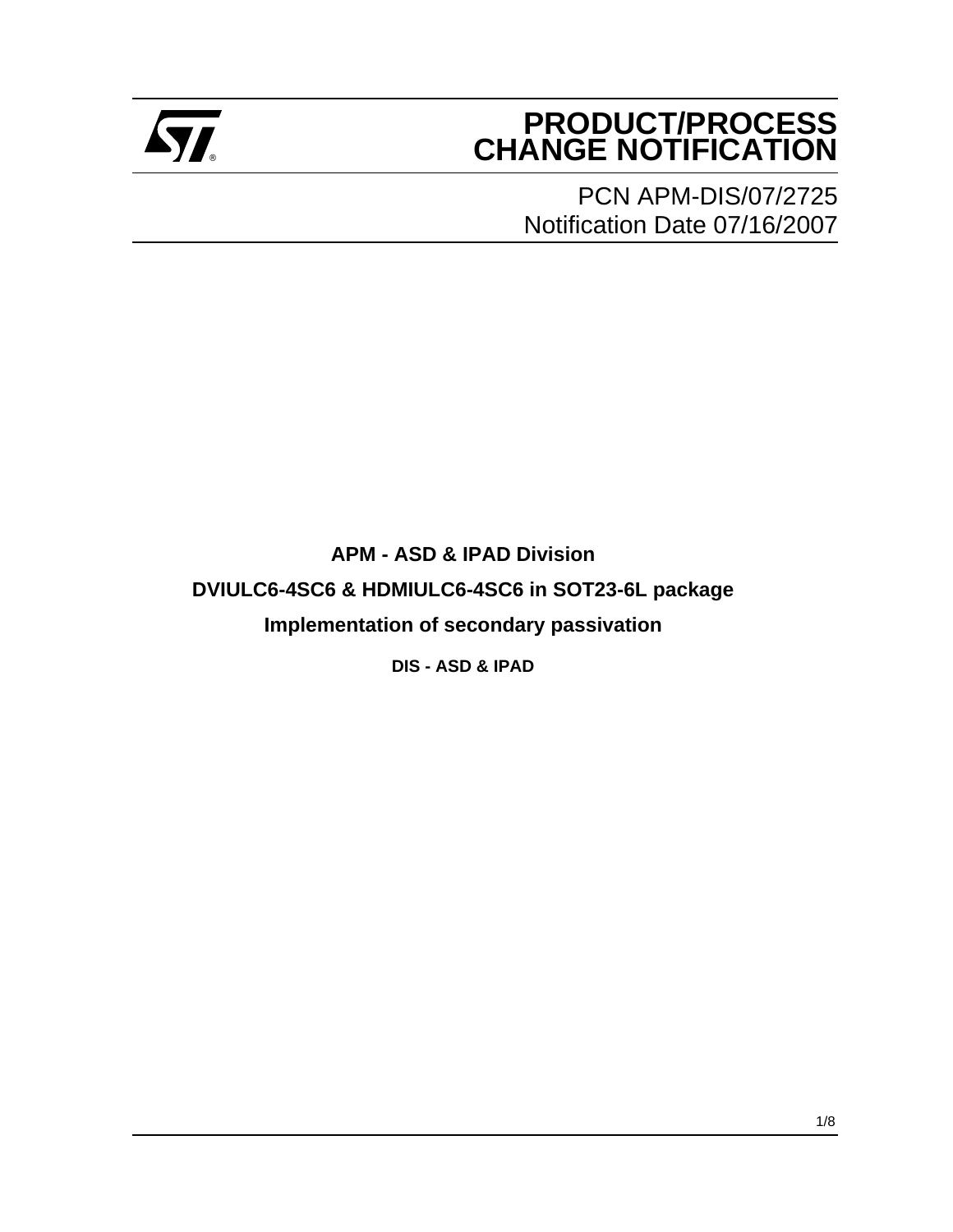| Product Identification<br>(Product Family/Commercial Product) | DVIULC6-4SC6 & HDMIULC6-4SC6 in SOT23-6L package                                                                                                                                                                                                                                           |
|---------------------------------------------------------------|--------------------------------------------------------------------------------------------------------------------------------------------------------------------------------------------------------------------------------------------------------------------------------------------|
| Type of change                                                | Product design change                                                                                                                                                                                                                                                                      |
| Reason for change                                             | Production rationalization                                                                                                                                                                                                                                                                 |
| Description of the change                                     | A PSG passivation layer is implemented above the primary passivation in<br>SiO2. This change has no impact on the electrical parameters, including<br>the leakage current and capacitance parameters. This was verified in the<br>qualification program through product characterizations. |
| Product Line(s) and/or Part Number(s)                         | See attached                                                                                                                                                                                                                                                                               |
| Description of the Qualification Plan                         | See attached                                                                                                                                                                                                                                                                               |
| Change Product Identification                                 | Date code, internal codification & QA number                                                                                                                                                                                                                                               |
| Manufacturing Location(s)                                     |                                                                                                                                                                                                                                                                                            |

#### **Table 1. Change Identification**

### **Table 2. Change Implementation Schedule**

| Forecasted implementation date for<br>change                                                    | 10-Aug-2007 |
|-------------------------------------------------------------------------------------------------|-------------|
| Forecasted availabillity date of samples<br>for customer                                        | 09-Jul-2007 |
| Forecasted date for <b>STMicroelectronics</b><br>change Qualification Plan results availability | 09-Jul-2007 |
| Estimated date of changed product first<br>shipment                                             | 15-Oct-2007 |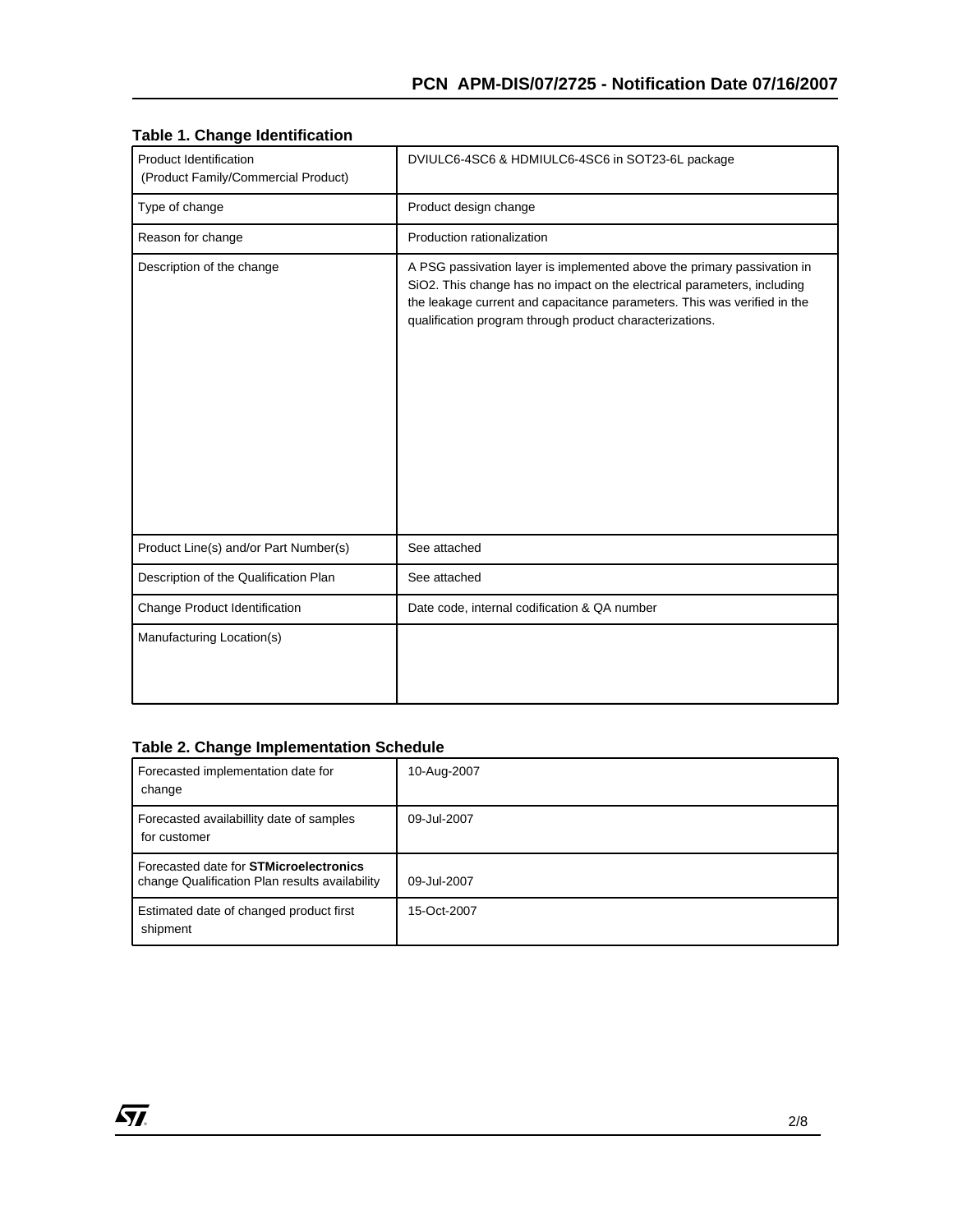#### **Table 3. List of Attachments**

 $\sqrt{M}$ 

| Customer Part numbers list   |  |
|------------------------------|--|
| l Qualification Plan results |  |

| Customer Acknowledgement of Receipt                       | <b>PCN APM-DIS/07/2725</b>   |
|-----------------------------------------------------------|------------------------------|
| Please sign and return to STMicroelectronics Sales Office | Notification Date 07/16/2007 |
| Qualification Plan Denied                                 | Name:                        |
| Qualification Plan Approved                               | Title:                       |
|                                                           | Company:                     |
| Change Denied                                             | Date:                        |
| □ Change Approved                                         | Signature:                   |
| Remark                                                    |                              |
|                                                           |                              |
|                                                           |                              |
|                                                           |                              |
|                                                           |                              |
|                                                           |                              |
|                                                           |                              |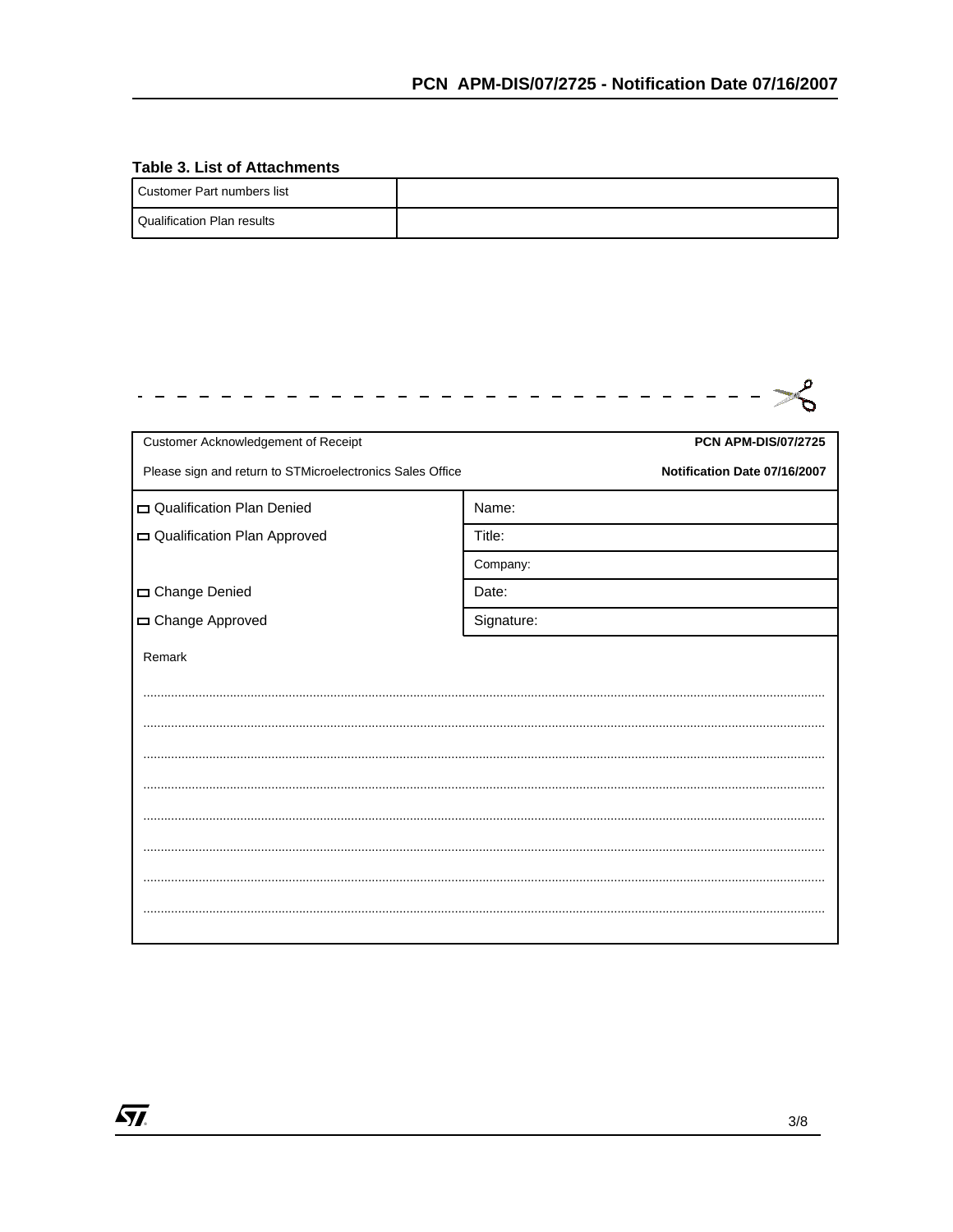## **DOCUMENT APPROVAL**

| <b>Name</b>         | <b>Function</b>                   |  |  |
|---------------------|-----------------------------------|--|--|
| Moreau, Jean Benoit | <b>Division Marketing Manager</b> |  |  |
| Duclos, Franck      | <b>Division Product Manager</b>   |  |  |
| Besson, Andre       | Division Q.A. Manager             |  |  |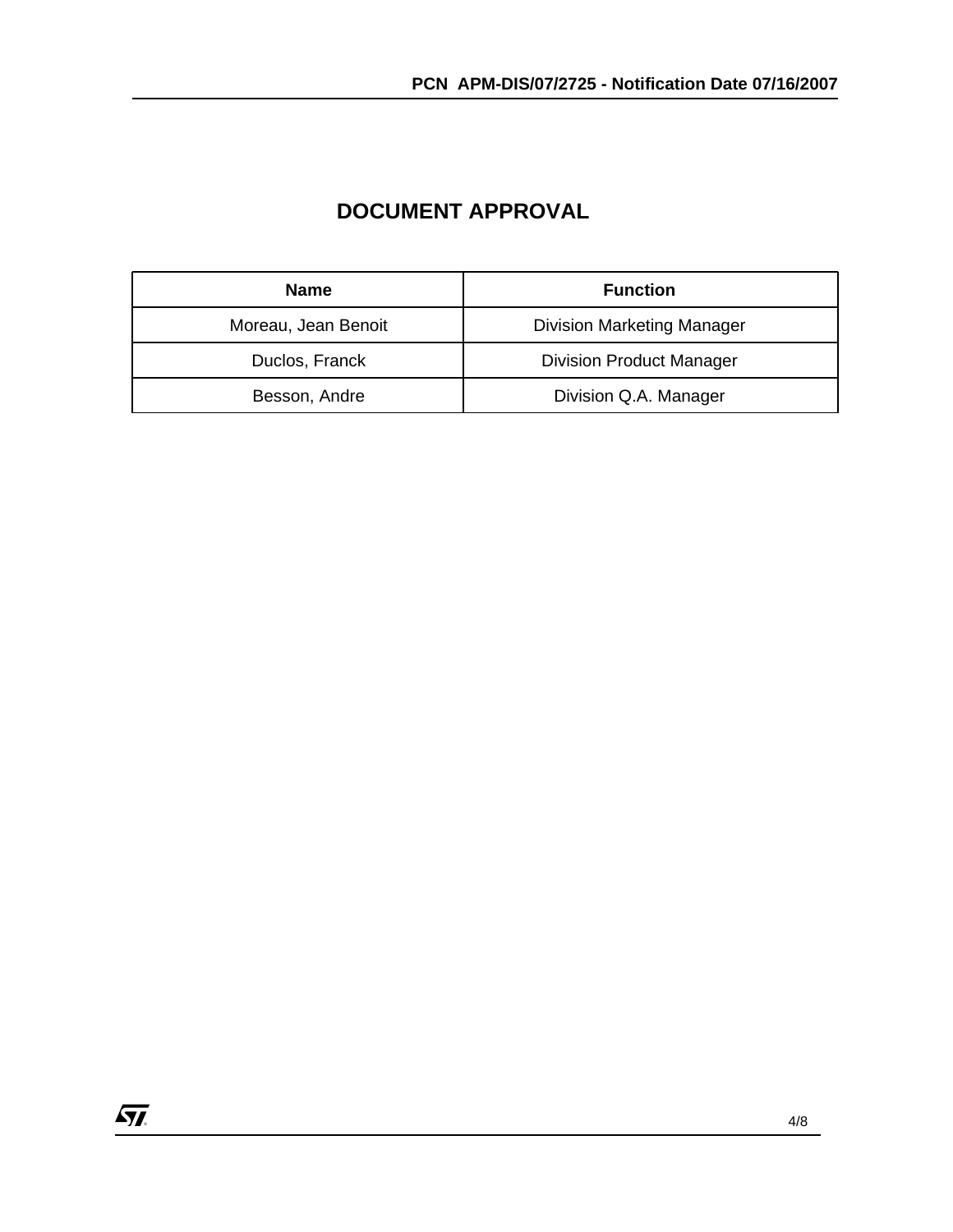

**PRODUCT/PROCESS** CHANGE NOTIFICATION

PCN APM-DIS/07/2725

# **APM - ASD & IPAD Division1**

# **DVIULC6-4SC6 & HDMIULC6-4SC6 in SOT23-6L package:**

**Implementation of secondary passivation** 



*(1) APM: Analog, Power & MEMS Group - Application Specific Device - IPAD: Integrated Passive and Active Devices*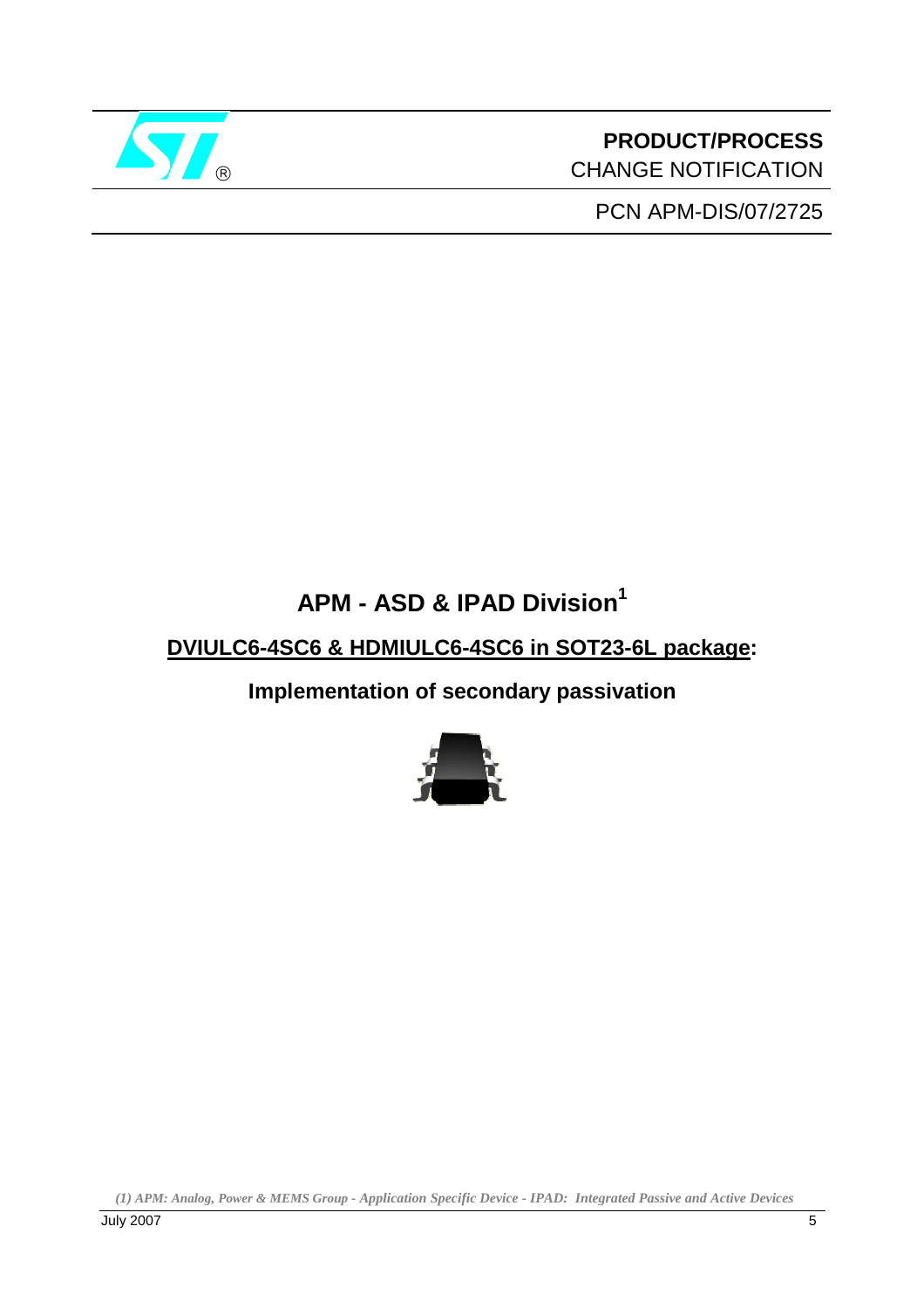### **WHY THIS CHANGE?**

STMicroelectronics has decided the implementation of a **secondary passivation** on its **DVIULC6-4SC6** & **HDMIULC6-4SC6** in SOT23-6L package to **rationalize** its production. At the same time, the **bonding pad** will be slightly resized for the same reason.

### **WHAT IS THE CHANGE?**

While the diffusion steps for the elaboration of the devices remain exactly the same, a PSG\* passivation layer is implemented above the primary passivation in **SiO**<sub>2</sub>. This change has **no impact on the electrical parameters**, including the leakage current and capacitance parameters. This was verified in the qualification program through product characterizations.

 *(\*) Phosphosilicate glass* 

### **HOW AND WHEN?**

#### Qualification and test results:

The **reliability tests plan** supporting the change is provided in **appendix 1** of the present document. The production ramp-up will be monitored with a **pre-launch control plan**  implemented on selected parameters.

The **qualification report** is available on request from **now**.

Sampling:

**Qualification samples** of the devices produced with secondary passivation are **available** now.

Change implementation schedule:

The **production start** and **first shipments** will be implemented according to our work in progress and materials availability as indicated in the schedule below:

| <b>Salestypes</b> | <b>Production Start</b> | <b>1st Shipments</b> |  |
|-------------------|-------------------------|----------------------|--|
| ALL               | From Week 32-2007       | From Week 42-2007    |  |

Lack of acknowledgement of the PCN within **30 days** will constitute acceptance of the change. After acknowledgement, lack of additional response within the **90 day** period will constitute acceptance of the change (Jedec Standard No. 46-C). In any case, **first shipments** may start earlier with customer's **written agreement**.

### Marking and Traceability:

Parts with the secondary passivation will have the same marking as currently produced parts. The **traceability** will be ensured by the **date code**, by an **internal codification**, and by the **Q.A. number**.

Appendix 1: Reliability tests for qualification program of change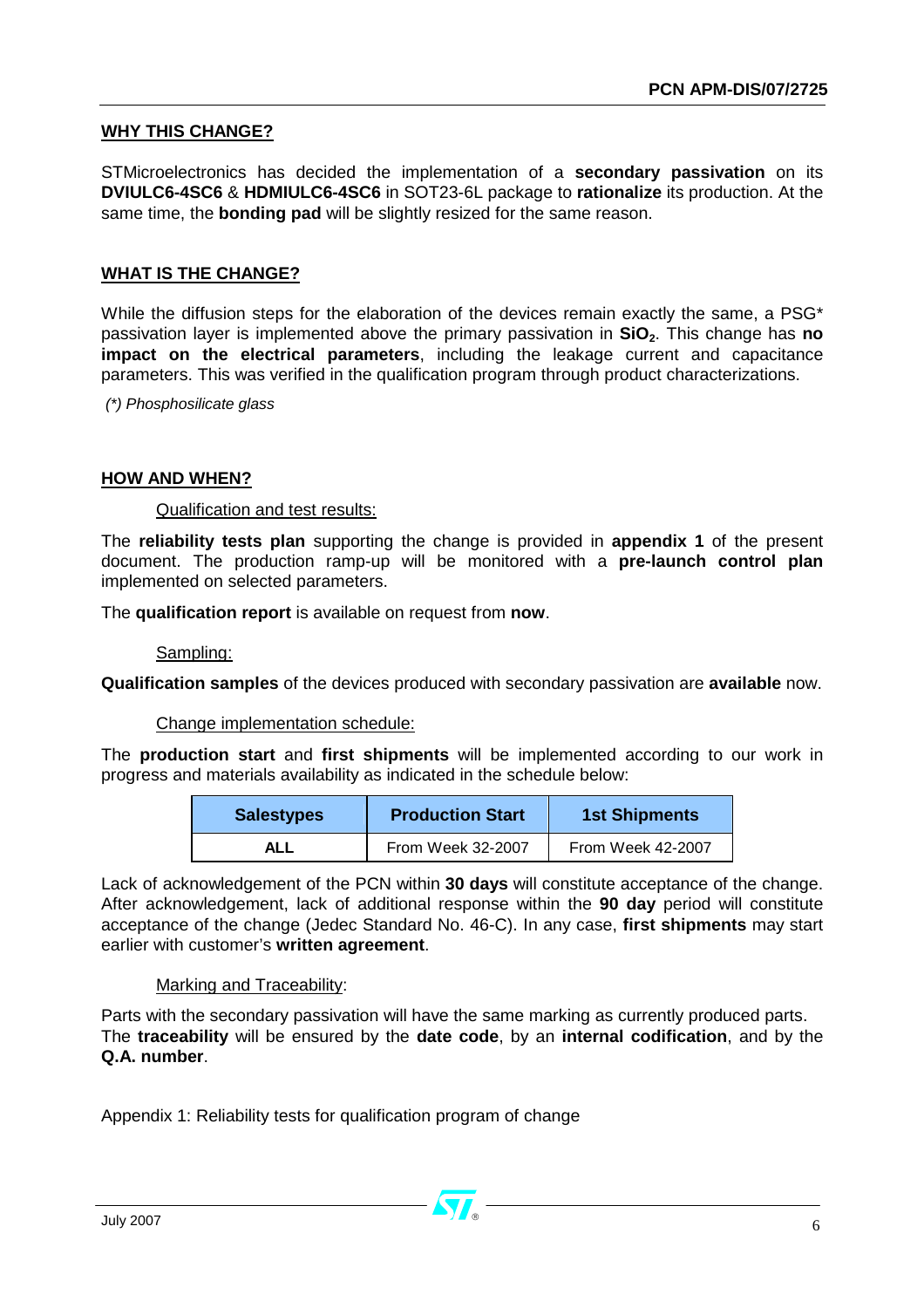

# **APM - ASD & IPAD Division1 PCN APM-DIS/07/2725 - APPENDIX 1**

**DVIULC6-4SC6 & HDMIULC6-4SC6 in SOT23-6L package: Implementation of secondary passivation** 

**Reliability tests plan for QUALIFICATION PROGRAM (according to AEC Q101 standard)**

| <b>Product Family</b>     | <b>Test Vehicle Salestypes</b> |  |  |
|---------------------------|--------------------------------|--|--|
| Low capacitance           | DVIULC-4SC6                    |  |  |
| <b>Protection Devices</b> | HDMIULC6-4SC6                  |  |  |

| <b>QUALIFICATION TESTS</b>                              |                                                  |                     |                           |                    |                                      |
|---------------------------------------------------------|--------------------------------------------------|---------------------|---------------------------|--------------------|--------------------------------------|
| <b>TEST</b>                                             | <b>CONDITIONS</b>                                | <b>DURATION</b>     | <b>NBR OF</b><br>LOTS (*) | <b>SAMPLE SIZE</b> | <b>ACCEPTANCE</b><br><b>CRITERIA</b> |
| Parametric verification                                 | Data sheet specification                         | Not applicable      | 3                         | $30$ pcs / lot     | Datasheet                            |
| <b>Pressure Cooker Test</b><br>JESD22-A102              | $121^{\circ}$ C<br>100%RH<br>2 atm               | 96 Hours            | 3                         | 77 pcs / lot       | 0 failure                            |
| Temperature Cycling<br><b>JESD22 A104</b>               | $-55^{\circ}$ C/+150 $^{\circ}$ C - Air/Air      | 1000 cycles         | 3                         | 77 pcs / lot       | 0 failure                            |
| <b>Temperature Humidity Bias</b><br><b>JESD22 A101</b>  | $RH = 85%$<br>$V = V$ RM<br>$Tamb = 85^{\circ}C$ | 1000 hours          | 3                         | 77 pcs / lot       | 0 failure                            |
| High Temperature Reverse Bias<br>JESD22-A108            | $Ti = 150^{\circ}C$<br>$V = V$ RM                | 1000 hours          | 3                         | 77 pcs / lot       | 0 failure                            |
| Construction analysis                                   | Random samples                                   | Not applicable      |                           | 5 <sub>pcs</sub>   | Assembly rules                       |
| <b>Resistance to Solder Heat</b><br>Jedec JESD22-B106-B | 2 oil dipping at 260°C                           | 10s on $/$ 15 s off | 3                         | 30 pcs / lot min   | 0 failure                            |

(\*) Lots selected among test vehicles indicated above or of other devices presenting sufficient technological similarities.

NOTE : A preconditioning sequence is performed before PCT, TC and THB reliability tests according to JESD22-A113.